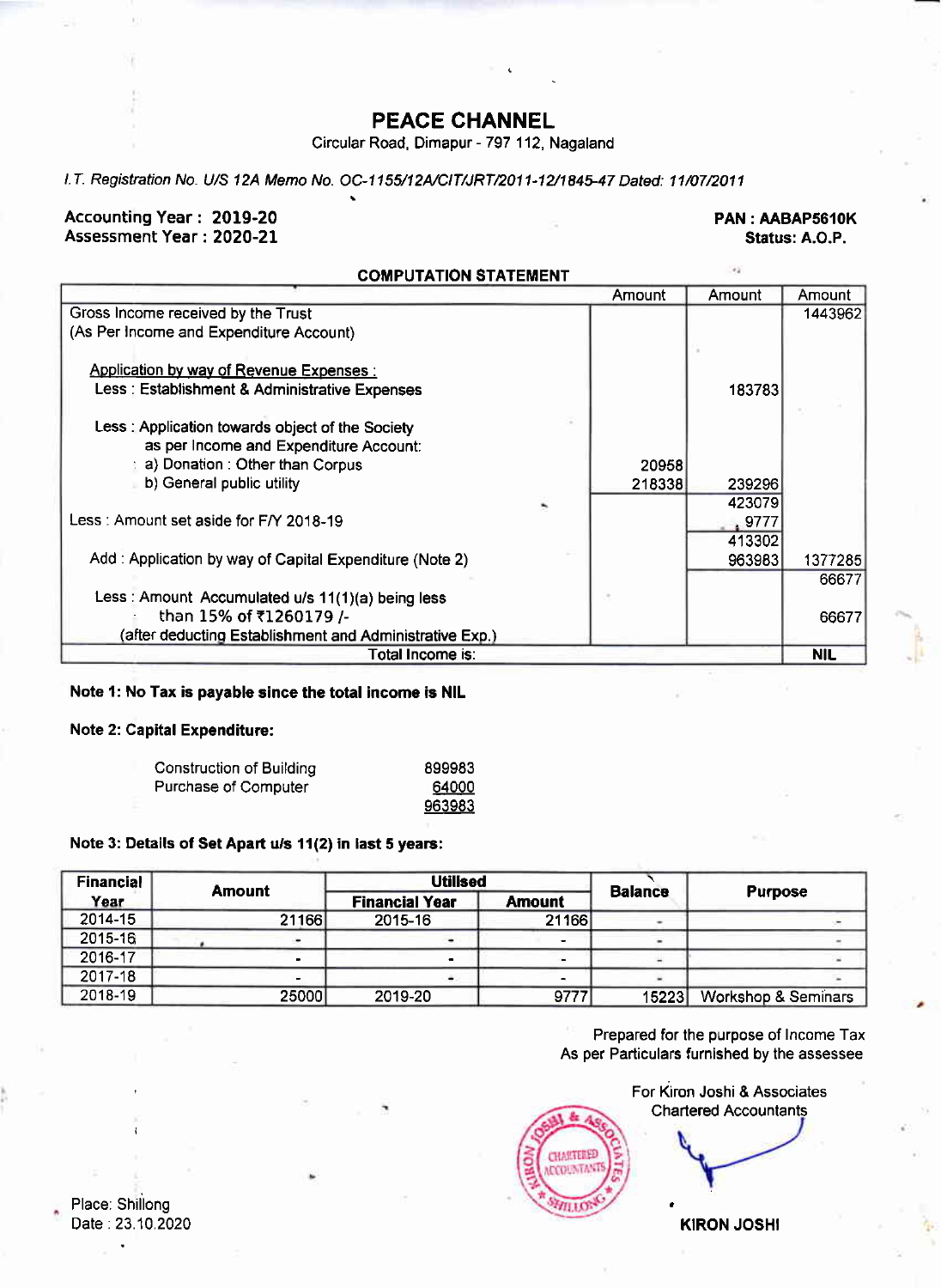### PEACE CHANNEL

Circular Road, Dimapur - 797 1 12, Nagaland

l.T. Registration No. U/S 12A Memo No. OC-1155/12A/CIT/JRT/2011-12/1845-47 Dated: 11/07/2011

### Accounting Year : 2019-20

### PAN : AABAP5610K<br>Status: A.O.P.

|                | Assessment Year : 2020-21                                             | Status: A.O.P. |        |
|----------------|-----------------------------------------------------------------------|----------------|--------|
|                | <b>Summary of Establishment &amp; Administrative Expenses</b>         |                |        |
|                |                                                                       | Amount         | Amount |
|                | Establishment & Administrative Expenses                               |                |        |
| 1              | Rents                                                                 |                |        |
| $\overline{2}$ | <b>Repair and Maintenance</b>                                         |                | 5043   |
| 3              | <b>Compensation to Employees</b>                                      |                |        |
|                | <b>Account Assistant</b><br>a)                                        |                |        |
|                | b)<br>Accountant                                                      |                |        |
|                | Cleaner Cum Peon<br>C)                                                |                |        |
|                | Data Entry Operator<br>d)                                             |                |        |
|                | <b>Field Account Assistant</b><br>e)                                  |                |        |
|                | f<br><b>Office Assistant</b>                                          |                |        |
|                | <b>Office Driver</b><br>g)                                            |                |        |
|                | TA for Staff<br>h)                                                    | e a            |        |
| 4              | Insurance                                                             |                |        |
| 5              | Workmen and staff welfare expenses                                    |                | 89250  |
| 6              | <b>Entertainment and Hospitality</b>                                  |                |        |
| $\overline{7}$ | Advertisement                                                         |                |        |
| 8              | Professional/Consultancy fees/ Fee for technical services             |                |        |
| 9              | Conveyance and travelling expenses other than on foreign travel       |                | 25440  |
| 10             | Remuneration to Trustee                                               |                |        |
| 11             | Rates and Taxes, paid or payable to Government or any local body      |                |        |
|                | (excluding taxes on income)                                           |                |        |
| 12             | Interest                                                              |                |        |
| 13             | Audit fee                                                             |                | 16000  |
| 14             | Depreciation and amortisation cost of which is not already claimed as |                |        |
|                | application in same or any other previous year                        |                |        |
| 15             | <b>Other Expenses</b>                                                 |                |        |
|                | <b>Celebration &amp; Functions</b><br>a)                              |                |        |
|                | Seminar, Meeting Etc.<br>b)                                           |                |        |
|                | Postage & Telephone<br>c)                                             | 15199          |        |
|                | Tea & Refreshments<br>d)                                              |                |        |
|                | <b>Printing &amp; Stationery</b><br>e)                                | 32851          |        |
|                | Honorarium<br>f                                                       |                |        |
|                | Miscellaneous<br>$g)$ .                                               |                | 48050  |
|                | Total Establishment & Administrative Expenses :                       |                | 183783 |

Prepared for the purpose of lncome Tax As per Particulars furnished by the assessee



Chartered Accountants

Place: Shillong Date: 23.10.2020 KIRON JOSHI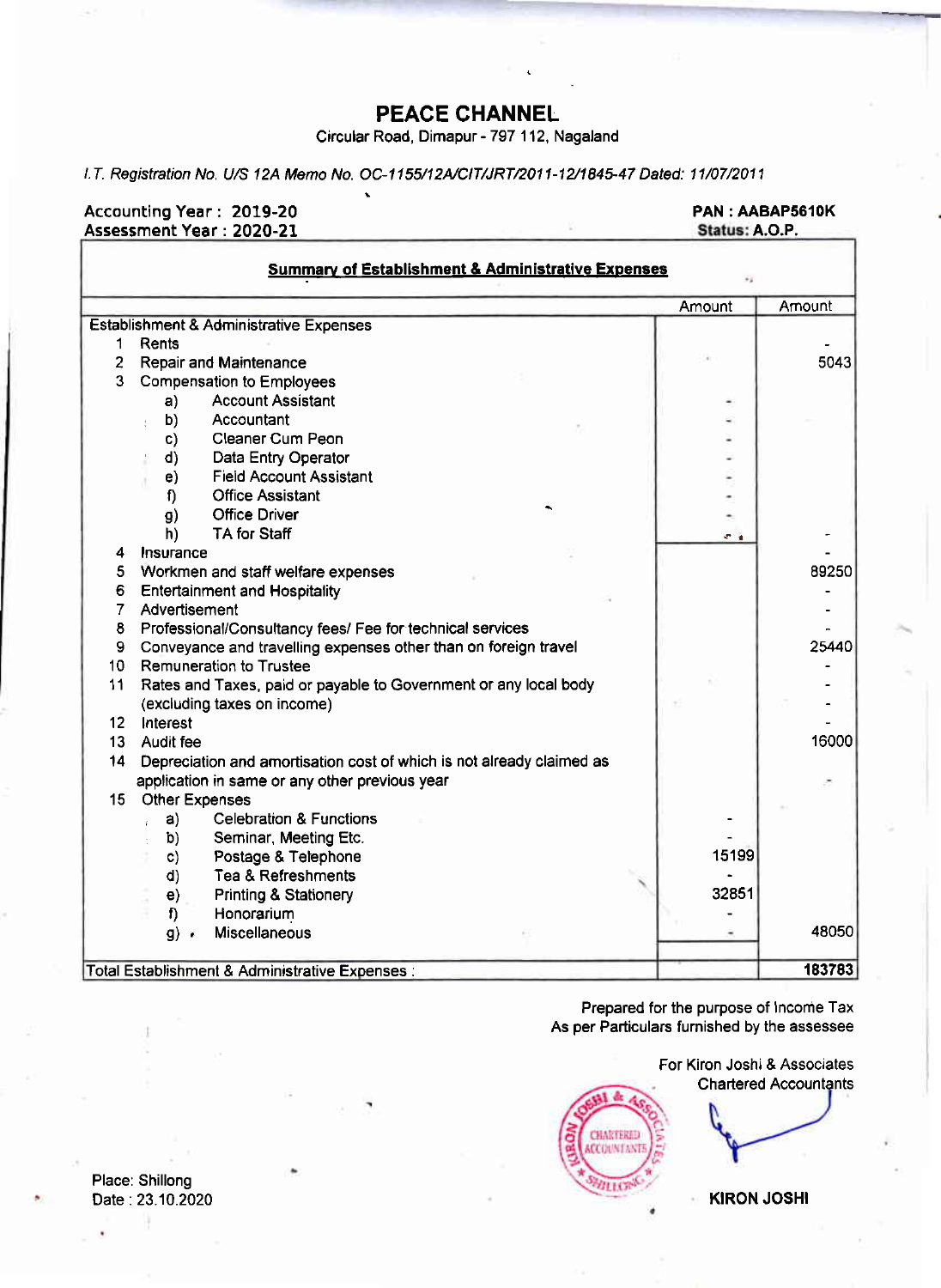

### Kiron Joshi & Associates

Thartered Accountants<br>LDB Building: G.S. Road, Shillong - 793 001, Phone: 2223727, Fax: (0364) 2224647, Email: kironjoshiassociates@gmail.com

### FORM 10 B (See rule 17B)

### AUDIT REPORT UNDER SECTION 12 A(b) OF THE INCOME TAX ACT 1961 IN THE CASE OF CHARITABLE OR RELIGIOUS TRUSTS OR INSTITUTION

We have examined the attached Balance Sheet of PEACE CHANNEL : Circular Road, Dimapur - 797 ll2, Nagaland, as at 31.03.2020 and the annexed Income and Expenditure Account for the year ended on that date which are in agreement with the books of account maintained by the said trust/institution.

We have obtained all the information and explanations which to the best of our knowledge and belief were necessary for the purposes of the audit. In our opinion, proper books of accounts have been kept by the head office and the branches of the above named trust/institution visited by us so far as appears from our examination of the books, and proper returns adequate for the purpose of audit have been received from branches not visited by us subject to the comments given below :

Comments: NIL

In our opinion, and to the best of our information, and according to information given to us, the said accounts give a true and fair view:

i) In the case of the Balance Sheet of the state of affairs of the above named trust/institution as at  $31<sup>st</sup>$  March 2020.

### AND

ii) In the case of the Income and Expenditure Account of the excess of Income over Expenditure for the year ended on 31<sup>st</sup> March 2020.

The prescribed particulars are annexed hereto:

Place : Shillong Date : 23 .10 .2020

|                   | for KIRON JOSHI & ASSOCIATES |
|-------------------|------------------------------|
|                   | Chartered Accountants.       |
| CHARTERED         |                              |
| <b>CCOUNTANTS</b> | <b>KIRON JOSHI</b>           |
|                   | (Membership No.051046)       |
|                   | UDIN: 20051046AAADDH7446     |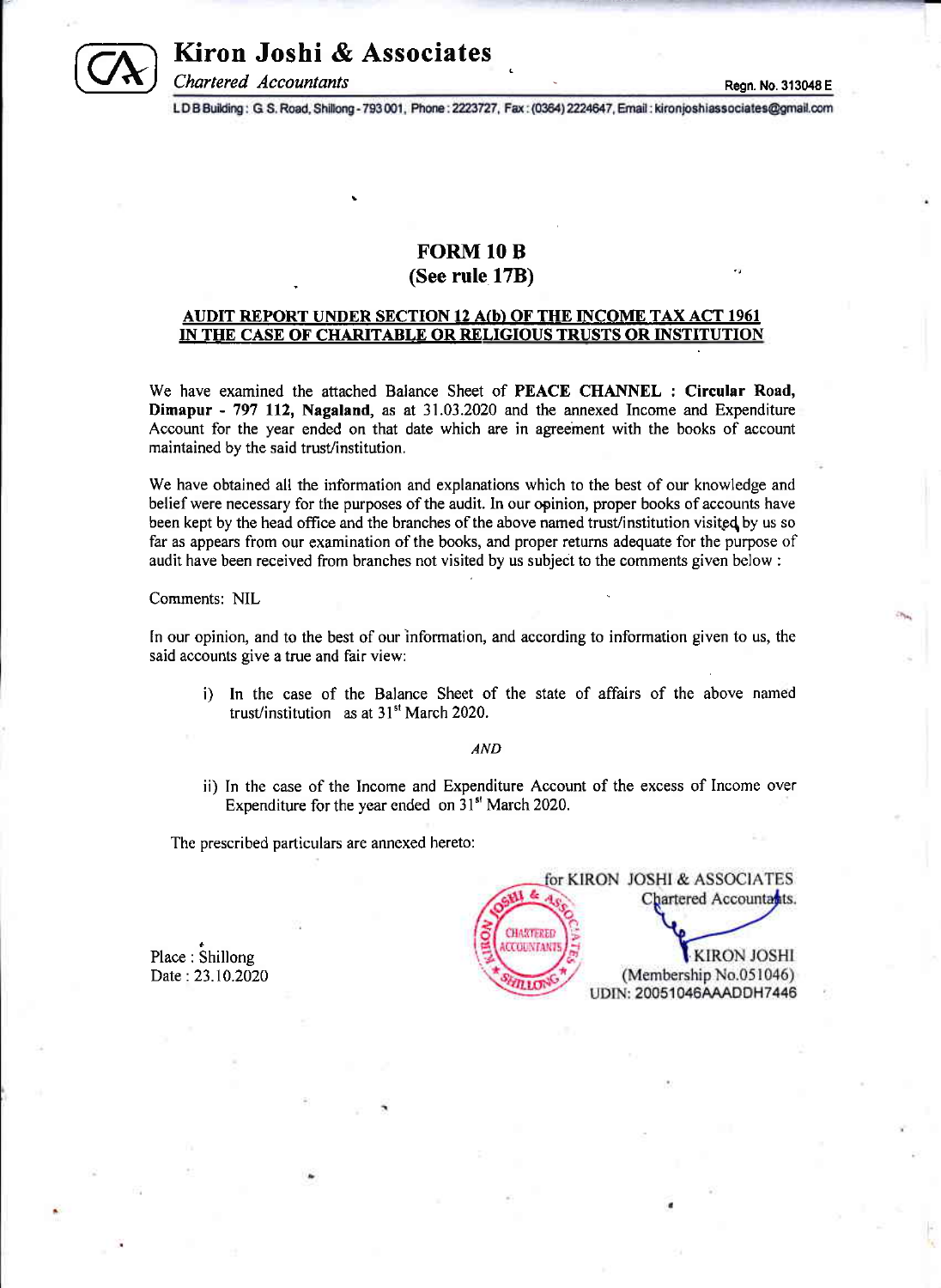## ANNEXURE<br>STATEMENT OF PARTICULARS<br>I. APPLICATION OF INCOME FOR CHARITABLE OR RELIGIOUS PURPOSES

| 1 Amount of income of the previous year applied to charitable or religious purposes in India during that year                                                                                                                                                      | ₹ 1377285  |
|--------------------------------------------------------------------------------------------------------------------------------------------------------------------------------------------------------------------------------------------------------------------|------------|
| 2 Whether the trust/institution has exercised the option under clause(2) of the explanation to section 11(1) ? If<br>so, the details of the amount of income deemed to have been applied to charitable or religious purposes in<br>India during the previous year. | <b>NIL</b> |
| 3 Amount of income accumulated or set apart/finally set apart for application to charitable or religious<br>purposes, to the extent it does not exceed 15 percent of the income derived from property held under trust<br>wholly/in part only for such purposes.   | ₹66677     |
| 4 Amount of income eligible for exemption under section 11(I)(c)(Give details)                                                                                                                                                                                     | <b>NIL</b> |
| 5 Amount of income, in addition to the amount referred to in item 3 above, accumulated or set apart for<br>specified purposes under section 11(2)                                                                                                                  | NIL 1      |
| Whether the amount of income mentioned in item 5 above has been invested or deposited in the manner<br>laid down in section 11(2)(b) ? If so, the details thereof.                                                                                                 | NIL        |
| 7 Whether any part of the income in respect of which an option was exercised under clause(2) of the<br>Explanation to section 11(1) in any earlier year is deemed to be income of the previous year under section<br>11(IB)? If so, the details thereof.           | nil        |
| Whether, during the previous year, any part of income accumulated or set apart for specified purposes<br>under section 11(2) in any earlier year-                                                                                                                  | <b>NIL</b> |
| (a) has been applied for purposes other than charitable or religious purposes or has<br>ceased to be accumulated or set apart for application thereto,or                                                                                                           | ΝĹ         |
| (b) has ceased to remain invested in any security referred to in section 11(2)(b)(i) or<br>deposited in any account referred to in section 11(2)(b)(ii) or section 11(2)(b)(iii)<br>or                                                                             | <b>NIL</b> |
| (c) has not been utilised for purposes for which it was accumulated or set apart during<br>the period for which it was to be accumulated or set apart, or in the year immediately<br>following the expiry thereof ? If so, the details thereof.                    | NIL.       |
|                                                                                                                                                                                                                                                                    |            |

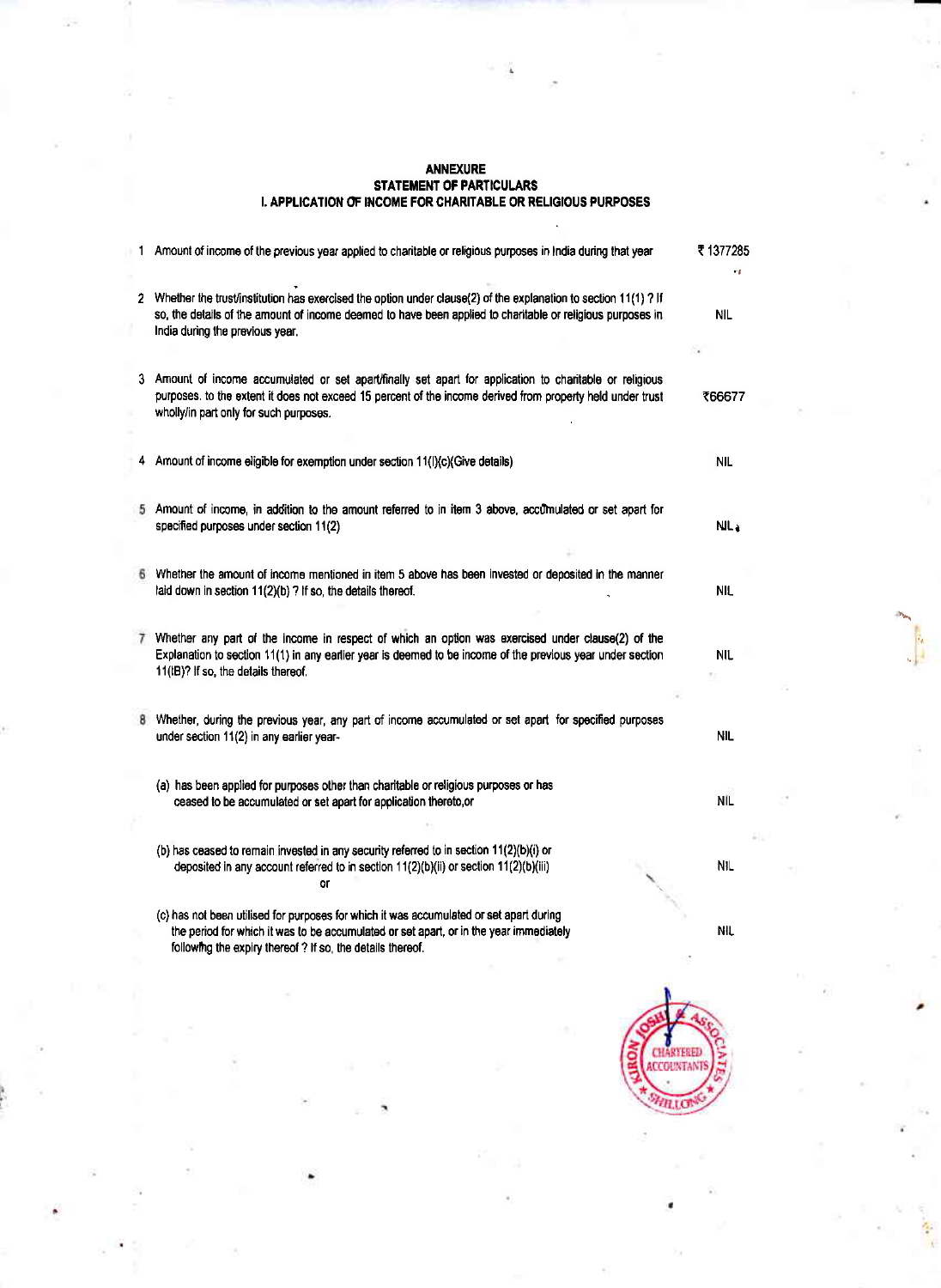| Ħ  | APPLICATION OR USE OF INCOME OR PROPERTY FOR THE BENEFIT OF PERSONS REFERRED TO IN SECTION 13(3)                                                                                                                                                                                                                                        |            |
|----|-----------------------------------------------------------------------------------------------------------------------------------------------------------------------------------------------------------------------------------------------------------------------------------------------------------------------------------------|------------|
|    | Whether any part of the income or property of the trust/institution was lent, or continues to be lent, in the previous<br>year to any persons referred to in section 13(3) (hereinafter referred to in this Annexure as such person)? If so, give<br>details of the amount, rate of interest charged and the nature of security, if any | No.<br>No. |
|    | Whether any land, building or other property of the trust/institution was made, or continued to be made, available<br>for the use of any such person during the previous year? If so, give details of the property and the amount of rent<br>or compensation charged, if any                                                            | No.        |
|    | Whether any payment was made to any such person during the previous year by way of salary, allowances or<br>otherwise? If so, give details                                                                                                                                                                                              | No         |
|    | Whether the services of the trust/institution were made available to any such person during the previous year? If so,<br>give details thereof together with remuneration or compensation received, if any                                                                                                                               | No         |
| 5. | Whether any share, security or other property was purchased by or on behalf of the trust/institution during the<br>previous year from any such person? If so, give details thereof together with the consideration paid.                                                                                                                | No.        |
|    | Whether any share, security or other property was sold by or on behalf of the trust/institution during the previous<br>year to any such person? If so, give details thereof together with the consideration received.                                                                                                                   | a<br>No    |
|    | Whether any income or property of the trust/institution was diverted during the previous year in favour of any such<br>person? If so, give details thereof together with the amount of income or value of property so diverted.                                                                                                         | No.        |
| 8. | Whether the income or property of the trust/institution was used or applied during the previous year for the benefit<br>of any such person in any other manner? If so, give details,                                                                                                                                                    | N٥         |

### III. INVESTMENTS HELD AT ANY TIME DURING THE PREVIOUS YEAR(S) IN CONCERNS IN WHICH PERSONS

### REFERRED TO IN SECTION 13(3) HAVE A SUBSTANTIAL INTEREST

| ৬.<br>No. | Name and address<br>of the concern | Whether the concern<br>is a company no. &<br>class of shars held | Nominal value<br>of the investment | income from the<br>investment | whether the amount in coi.4<br>exceeded 5 percent of the<br>capital of the concern<br>during the previous year<br>say Yes/No |
|-----------|------------------------------------|------------------------------------------------------------------|------------------------------------|-------------------------------|------------------------------------------------------------------------------------------------------------------------------|
|           |                                    |                                                                  | Νľ                                 |                               |                                                                                                                              |

Place:Shillong<br>Date: 23.10.2020

 $\epsilon$ 

**Jor KIRON JOSHI & ASSOCIATES** Ŀ **CHARTERED**<br>ACCOUNTANTS KIRON JOSHI.<br>Membership No.051046) **ITILLON**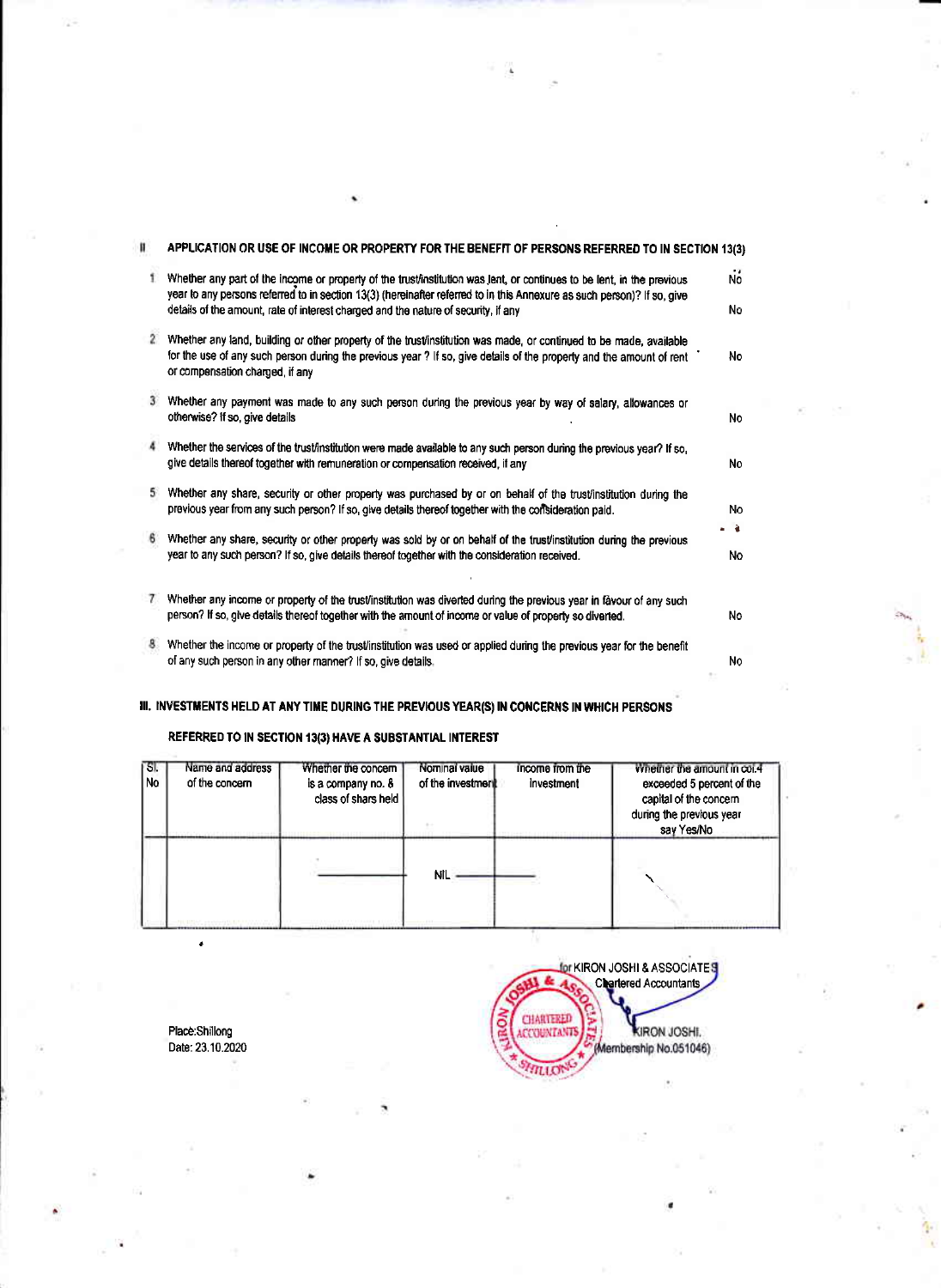Kiron Joshi & Associates Chartered Accountants

L. D. B. Buildings, 2nd Floor, G. S. Road, Shillong - 793 001. Phone:(0364) 2223727

### PEACE CHANNEL

Circu'lar Road, Dimapur - 797 112, Nagaland

### BALANCE SHEET AS AT 31st MARCH 2020

| <b>AMOUNT</b><br><b>LAST YEAR</b> | <b>LIABILITIES</b>     | SH             | <b>AMOUNT</b><br><b>THIS YEAR</b> | <b>AMOUNT</b><br><b>LAST YEAR</b> | <b>ASSETS</b>                   | SΗ | <b>AMOUNT</b><br><b>THIS YEAR</b> |
|-----------------------------------|------------------------|----------------|-----------------------------------|-----------------------------------|---------------------------------|----|-----------------------------------|
| 191,764.72                        | <b>Capital Fund</b>    |                | 1,227,358.43                      | 256,477.85                        | <b>Fixed Assets</b>             |    | 1 171 171 48                      |
| 180.000.00                        | Loans and Advances     | $\overline{2}$ | 180,000.00                        | ੂ                                 | Loans & Advances .              | 4  | 290,443.00                        |
| Ξ                                 | <b>Project Account</b> |                | 2,141,726.00                      | 115,286.87                        | <b>Cash &amp; Bank Balances</b> | 5  | 2.087.469.95                      |
| 371,764.72                        | <b>TOTAL</b>           |                | 3,549,084.43                      | 371,764.72                        | TOTAL                           |    | 3,549,084.43                      |

For and on behalf of Peace Channel, Dimapur

Place: Shillong Date:23i10.2020

i

Prepared as per books of accounts For Kiron Joshi & Associates z, Chartered accountants CHARTERED **ACCOUNTANT** mic **KIRON JOSHI** UDIN: 20051046AAADDH7446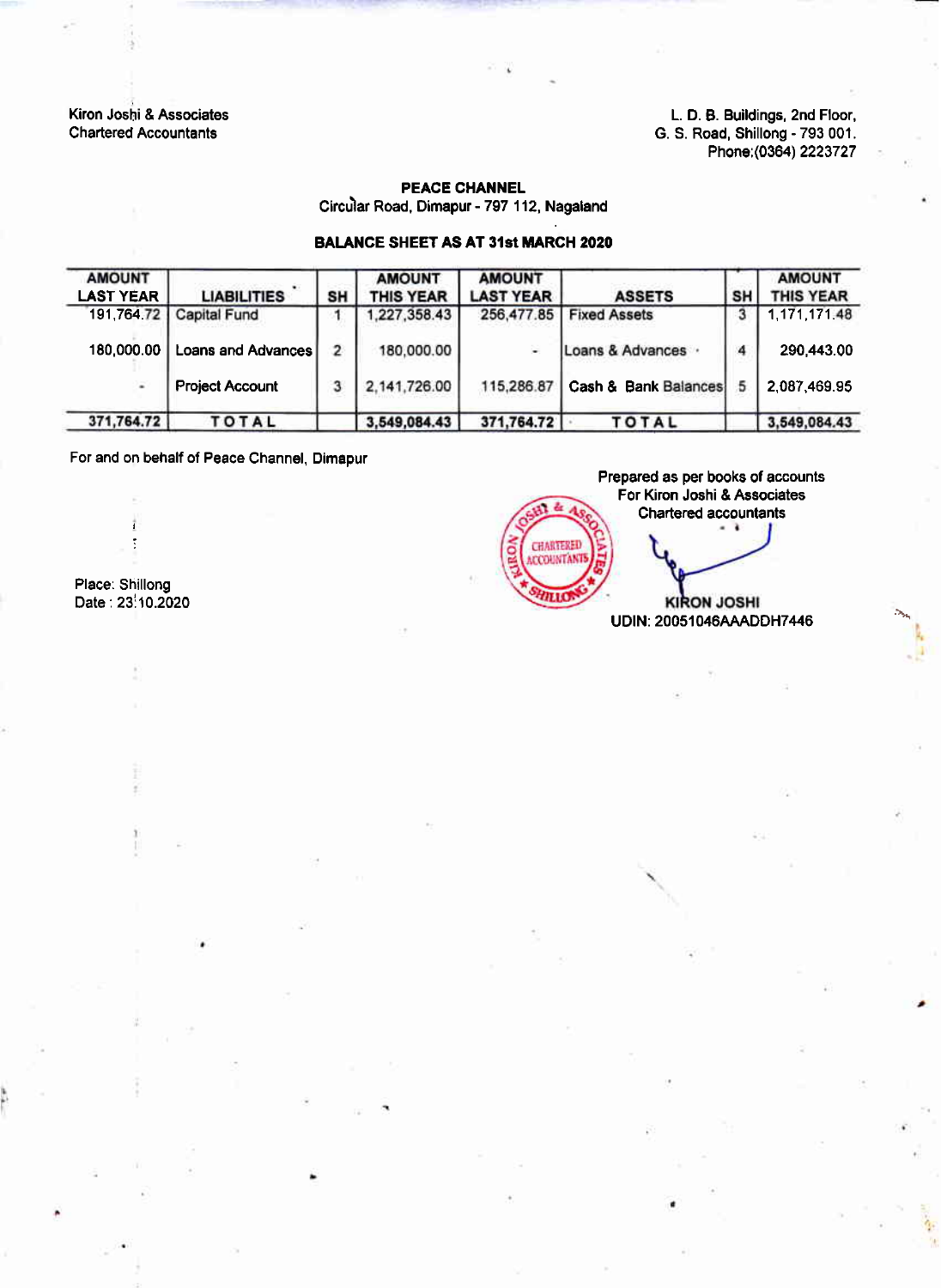### PEACE CHANNEL Circular Road, Dimapur - 797 112, Nagaland

| <b>AMOUNT</b><br><b>LAST YEAR</b> | INCOME AND EXPENDITURE ACCOUNT FOR THE YEAR ENDED 31st MARCH 2020<br><b>EXPENDITURE</b> | <b>AMOUNT</b><br><b>THIS YEAR</b> | <b>AMOUNT</b><br><b>LAST YEAR</b> | <b>INCOME</b>                            | <b>AMOUNT</b><br><b>THIS YEAR</b> |
|-----------------------------------|-----------------------------------------------------------------------------------------|-----------------------------------|-----------------------------------|------------------------------------------|-----------------------------------|
| 11 320 00                         | <b>Audit Fees</b>                                                                       | 16,000.00                         | 2,309.00                          | By Bank Interest                         | 24,886.00                         |
| 5,789.00                          | Book and periodicals                                                                    |                                   | 179,250.00                        | " Donation/Contributions Received        | 1,177,000.00                      |
|                                   | " Bank Charges                                                                          | 1,774.92                          |                                   | " Fixed Deposit Interest                 | 7,841.00                          |
| 12,000.00                         | " Charity and Donation                                                                  | 20,958.00                         | 20,343.00                         | " Grant Received                         |                                   |
| 11,330.00                         | " Computer Maintenance                                                                  | 24,520.00                         | 4,500.00                          | " LCD Projector/Laptop/Conference Ha     |                                   |
| 25,730.00                         | " Electricity and Water Charges                                                         |                                   |                                   | " Membership                             | 3,200.00                          |
| 999.00                            | " Gifts                                                                                 |                                   | 1,418.00                          | " Other Receipts                         | 22,600.00                         |
| 35,500.00                         | "House Rent                                                                             |                                   | 53,835.23                         | " Profit on Sale of Musical Instruments  |                                   |
|                                   | "House Rent Allowance                                                                   | 87 944 00                         | 233,575.00                        | " Seminars and Workshops                 | 208,435.00                        |
| 7 348 00                          | "Household Articles                                                                     |                                   |                                   |                                          |                                   |
| 1,900.00                          | " Medical Expenses                                                                      |                                   |                                   |                                          |                                   |
|                                   | " Office Expenses                                                                       | 23,733.00                         |                                   |                                          |                                   |
|                                   | " Postage/Transportation                                                                | 6.820.00                          |                                   |                                          |                                   |
| 20,880.00                         | " Printing and Stationery                                                               | 32,851.00                         |                                   |                                          |                                   |
|                                   | " Registration Expenses                                                                 | 2,500.00                          |                                   |                                          |                                   |
| 3,930.00                          | " Repairs and Maintenance                                                               |                                   |                                   |                                          |                                   |
| 69,000.00                         | " Salary and Wages                                                                      | 26,000.00                         | £.                                | <b>Excess of Expenditure over Income</b> |                                   |
| 39,677.00                         | " Staff Welfare                                                                         | 89 250 00                         |                                   |                                          |                                   |
| 13,909.00                         | " Telephone/Internet Charges                                                            | 8 379 00                          |                                   | - 1                                      |                                   |
|                                   | " Travelling Expenses                                                                   | 25,440.00                         |                                   |                                          |                                   |
| 4,125.00                          | " Vehicle Upkeep                                                                        | 5.043.00                          |                                   |                                          |                                   |
|                                   | " Water, Newspaper/Electricity                                                          | 42,089.00                         |                                   |                                          |                                   |
| 185 921 00                        | " Workshops and Seminars                                                                | 9 777 00                          |                                   |                                          |                                   |
| 43,472.58                         | <b>Depreciation Charged</b>                                                             | 49,289.37                         |                                   |                                          |                                   |
|                                   | " Excess of Income over                                                                 |                                   |                                   |                                          |                                   |
| 2,399.65                          | Expenditure                                                                             | 971 593 71                        |                                   |                                          |                                   |
| 495,230.23                        | <b>TOTAL</b>                                                                            | 1,443,962.00                      | 495,230.23                        | <b>TOTAL</b>                             | 1,443,962.00                      |

For and on behalf of Peace Channel, Dimapur :

Place: Shillong Oate :23.1O.2O2O

i

Prepared as per Books of Accounts  $\delta\epsilon$ For Kiron Joshi & Associates Chartered Accountants CHARTERED HTLLO

UDIN: 20051046AAADDH7446 **KIRON JOSHI**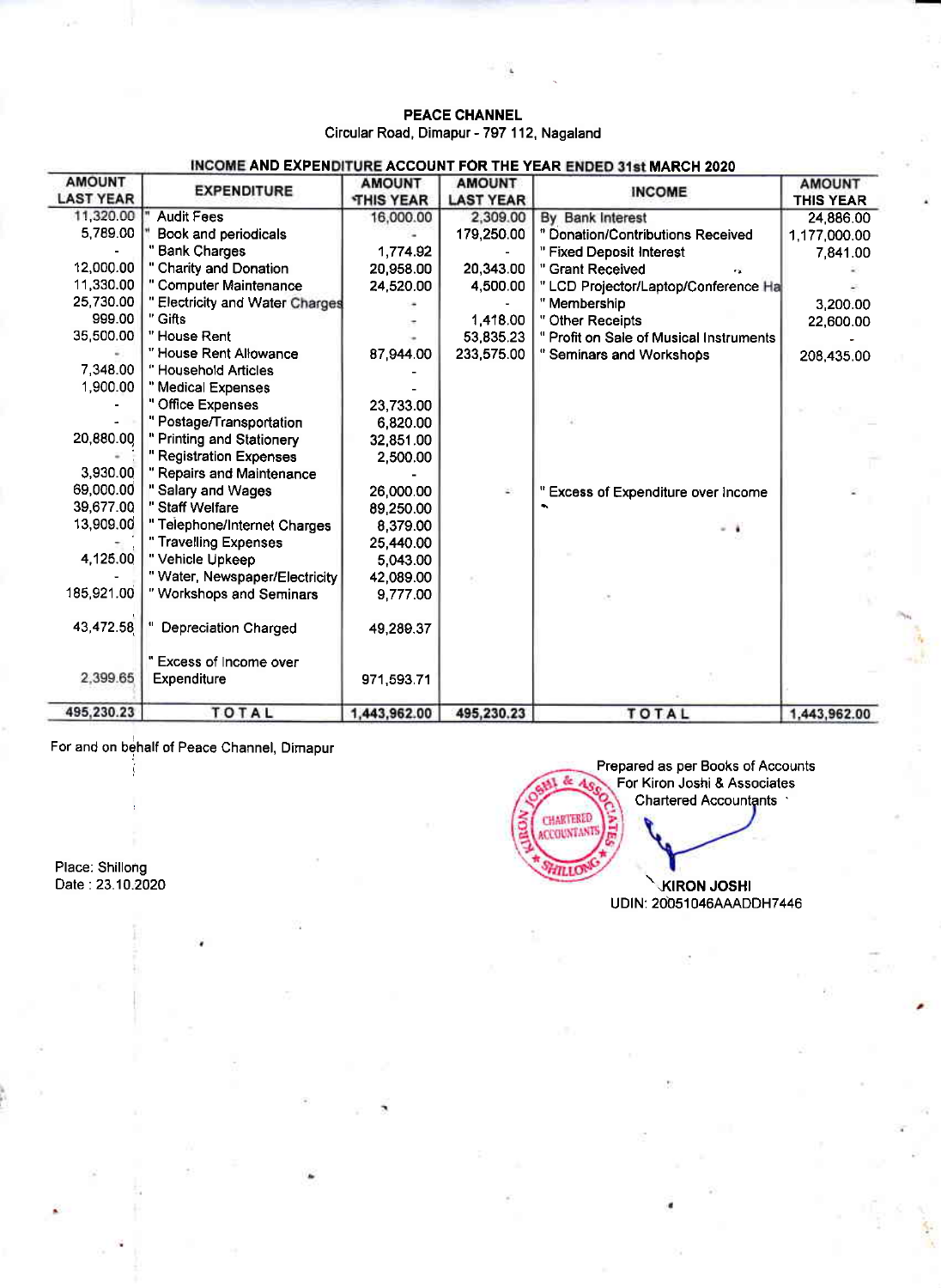### PEACE CHANNEL

Circular Road, Dimapur - 797 112, Nagaland

| <b>AMOUNT</b><br>191,764.72<br>64,000.00<br>255,764.72<br>1,227,358.43<br>971,593.71<br>180,000.00 |
|----------------------------------------------------------------------------------------------------|
|                                                                                                    |
|                                                                                                    |
|                                                                                                    |
|                                                                                                    |
|                                                                                                    |
|                                                                                                    |
|                                                                                                    |
|                                                                                                    |
|                                                                                                    |
| 180,000.00                                                                                         |
| 180,000.00                                                                                         |
|                                                                                                    |
| 2,141,726.00                                                                                       |
|                                                                                                    |
| 1,171,171.48                                                                                       |
|                                                                                                    |
|                                                                                                    |
|                                                                                                    |
|                                                                                                    |
| 10,000.00                                                                                          |
| 3,000.00                                                                                           |
| 217,943.00                                                                                         |
| 10,500.00                                                                                          |
| 5,000.00                                                                                           |
| 10,000.00                                                                                          |
| 12,000:00                                                                                          |
|                                                                                                    |
| 22,000.00<br>290,443.00                                                                            |
| 290,443.00                                                                                         |
|                                                                                                    |
|                                                                                                    |
| 1.444.00                                                                                           |
|                                                                                                    |
|                                                                                                    |
|                                                                                                    |
|                                                                                                    |
| 1,978,184.95                                                                                       |
|                                                                                                    |
|                                                                                                    |
|                                                                                                    |
|                                                                                                    |
|                                                                                                    |
| 107,841.00<br>2,087,469.95                                                                         |
|                                                                                                    |

For and on behalf of Peace Channel, Dimapur

Prepared as per Books of Accounts For Kiron Joshi & Associates CHARTERED SHILLON

Place: Shillong Date:23.10.2020

KIRON JOSHI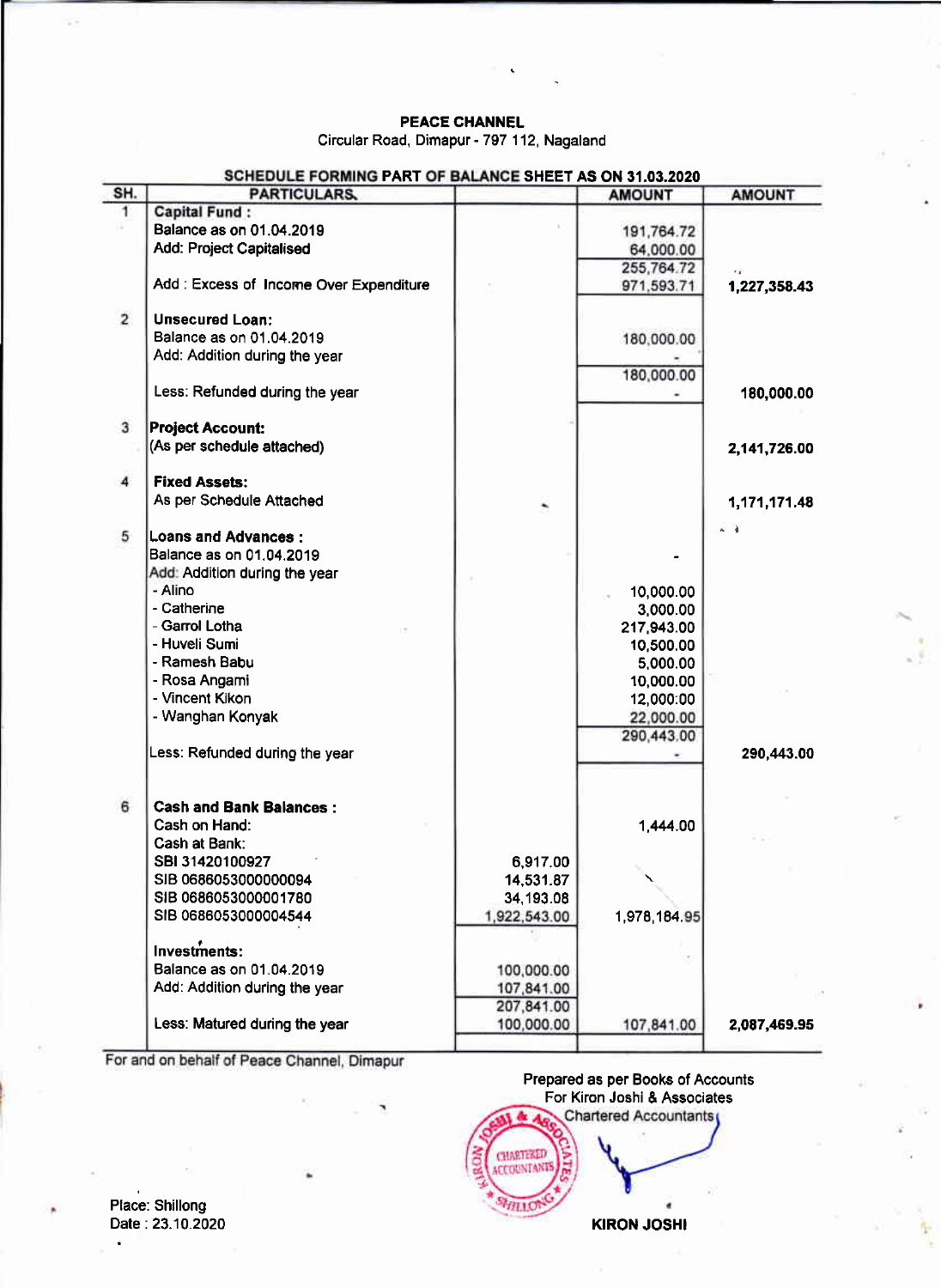PEACE CHANNEL<br>Circular Road, Dimapur - 797 112, Nagaland

# SHEDULE-3 PROJECT ACCOUNT AS ON 31st MARCH 2020

| No.<br>si. | <b>Particulars</b>                                                                     | Balance as on<br>01/04/2019 | uring year<br>Received | <b>Total amt</b><br>wallable | Capital    | dization<br>Revenue         | lization<br>Total | Balance as on<br>31/03/2020 |
|------------|----------------------------------------------------------------------------------------|-----------------------------|------------------------|------------------------------|------------|-----------------------------|-------------------|-----------------------------|
|            | Bridges through Peacebuilding and Conflict<br>Transformation in NE India               |                             | 769.587.00             | 1,769,587.00                 |            | 1,545,181.00   1,545,181.00 |                   | 224,406.00                  |
|            | Empowering Children for making peace and<br>ansforming culture of violence in Nagaland |                             | 2.321.700.00           | 2321700.00                   | 64,000.00  | 340.380.00                  | 104.380.00        | 1,917,320.00                |
|            |                                                                                        |                             | 091,287.0              | 0.091.287.0                  | \$4,000.00 | 1.885.561.00                | 49.561.0          | 2.141.726.00                |
|            |                                                                                        |                             |                        |                              |            |                             |                   |                             |

For and on behalf of Peace Channel, Dimapur

Place: Shillong<br>Date: 23.10.2020

ŧ,

Prepared as per Books of Accounts For Kiron Joshi & Associates KRON JOSHI CIATI 61 & Asc CHAKTERED **SETNING** NOW